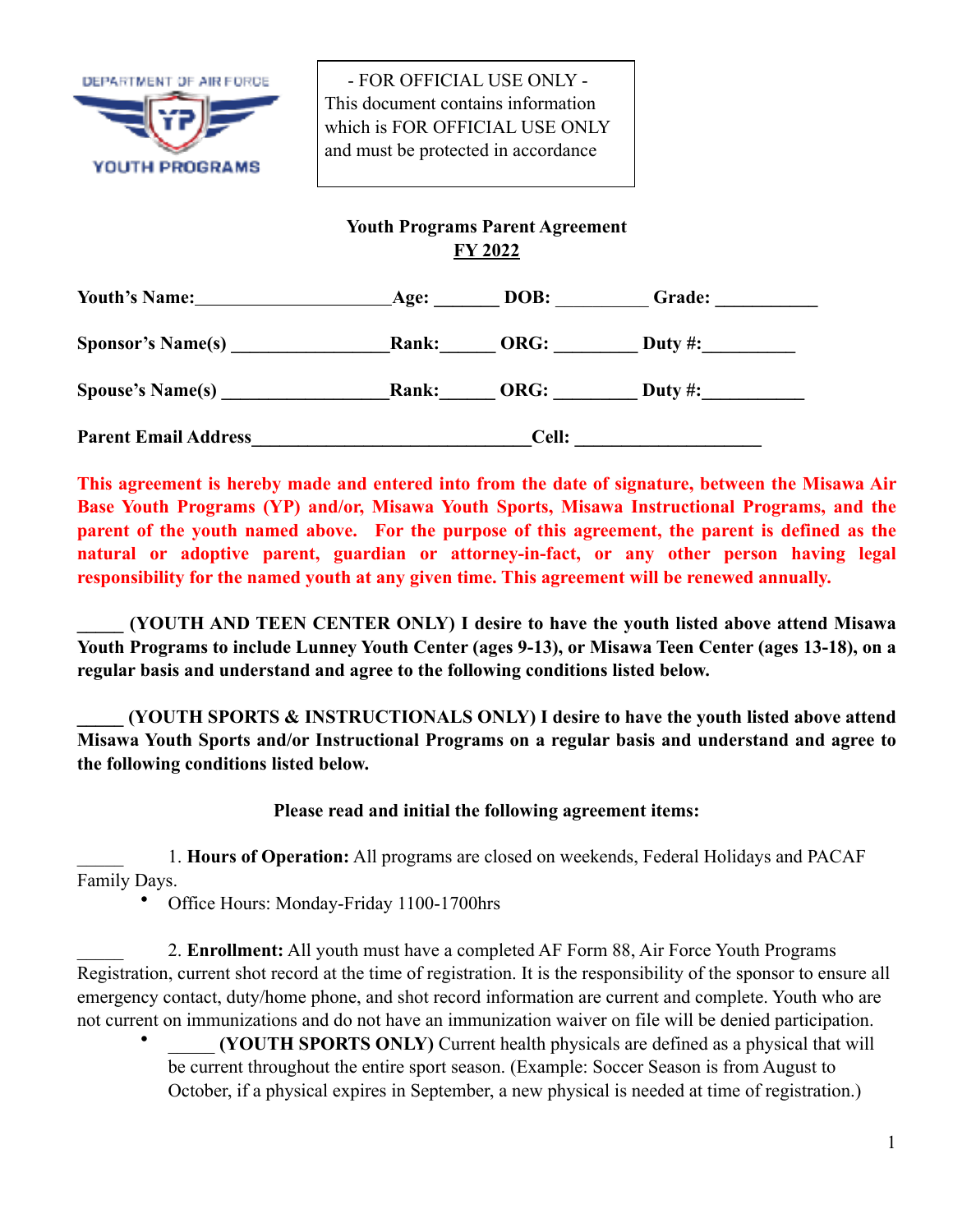\_\_\_\_\_ 3. **Student Absence:** *For the Youth and Teen Center,* it is not necessary to inform us if your child will not be attending the program for the day, however, please do let us know when your child will be out for extended absences- such as sickness, emergency leave, or if you are PCSing.

- \_\_\_\_\_ **(YOUTH SPORTS & INSTRUCTIONALS ONLY)** Please inform the coach/instructor if you will be missing any class/practice.
- Refunds will not be given for student absences.

\_\_\_\_\_ 4. **Withdrawal Notification:** Parents withdrawing their youth and therefore terminating this contract will be required to submit a withdrawal notification form at least two weeks prior to the withdrawal. Failure to provide a full two week notice may require payment of fees for the notification period. All applicable fees must be paid before cancellation of agreement becomes final.

- Instructional Programs are charged monthly. Refunds for classes may be processed in cases of instructor absences, building closures, or other unforeseen events which do not allow instructors to schedule makeup classes within a session. To withdraw from the session we require notice before the 20th of the month or you will incur a \$25 cancellation fee. No refund will be given once payment has been processed for the month.
- **Sports Programs** are charged at the time of registration. Refunds will not be given once the first week of practices has occurred.

5. **Special Needs Youth:** Parents are required to inform Youth Programs of any special needs (allergies, physical limitations, behavior problems, etc.) concerning the youth, prior to enrolling in Sports/ Instructional Programs. The youth's developmental and/or medical requirements must be reviewed by the Child and Youth Programs (CYP) Medical Advisor. The Program will work with the family to determine if an Inclusion Action Team (IAT) meeting is needed. The IAT include: the CYP Medical Advisor, the Medical Group Exceptional Family Member representative, the Flight Chief, the Training and Curriculum Specialist, and Youth Program Director to determine if reasonable accommodations can be met.

\_\_\_\_\_ 6. **Parent Involvement/Communication**: Parents are strongly encouraged to attend the Parent Advisory Board (PAB). The PAB primary function is to enhance parent participation and education, develop an annual parent involvement plan, and work together to improve programming and support of the Youth Programs.

\_\_\_\_\_ 7. **Legal Custody:** In the event of a custodial disagreement, Youth Programs Staff can only deny access to a youth from their guardian if a court order is on file. It is in the best interest of the youth to resolve all of these conflicts prior to program attendance.

\_\_\_\_\_ 8. **Releasing of Youth:** Youth 8 years of age and under, will **NOT** be allowed to sign themselves out of the classes/practices/games. Youth 9 years of age and older can sign themselves in and out of programs, however Latchkey Training is strongly recommended for 9-11 year olds. Youth 12 years of age and younger attending Late Night Events ending after 2200, will be required to be signed out by a parent/ guardian and individuals listed on the AF Form 88 to include the child's sibling, who must be 16 years of age or older. The Youth Programs staff reserve the right to ask any individual picking up a youth for picture identification.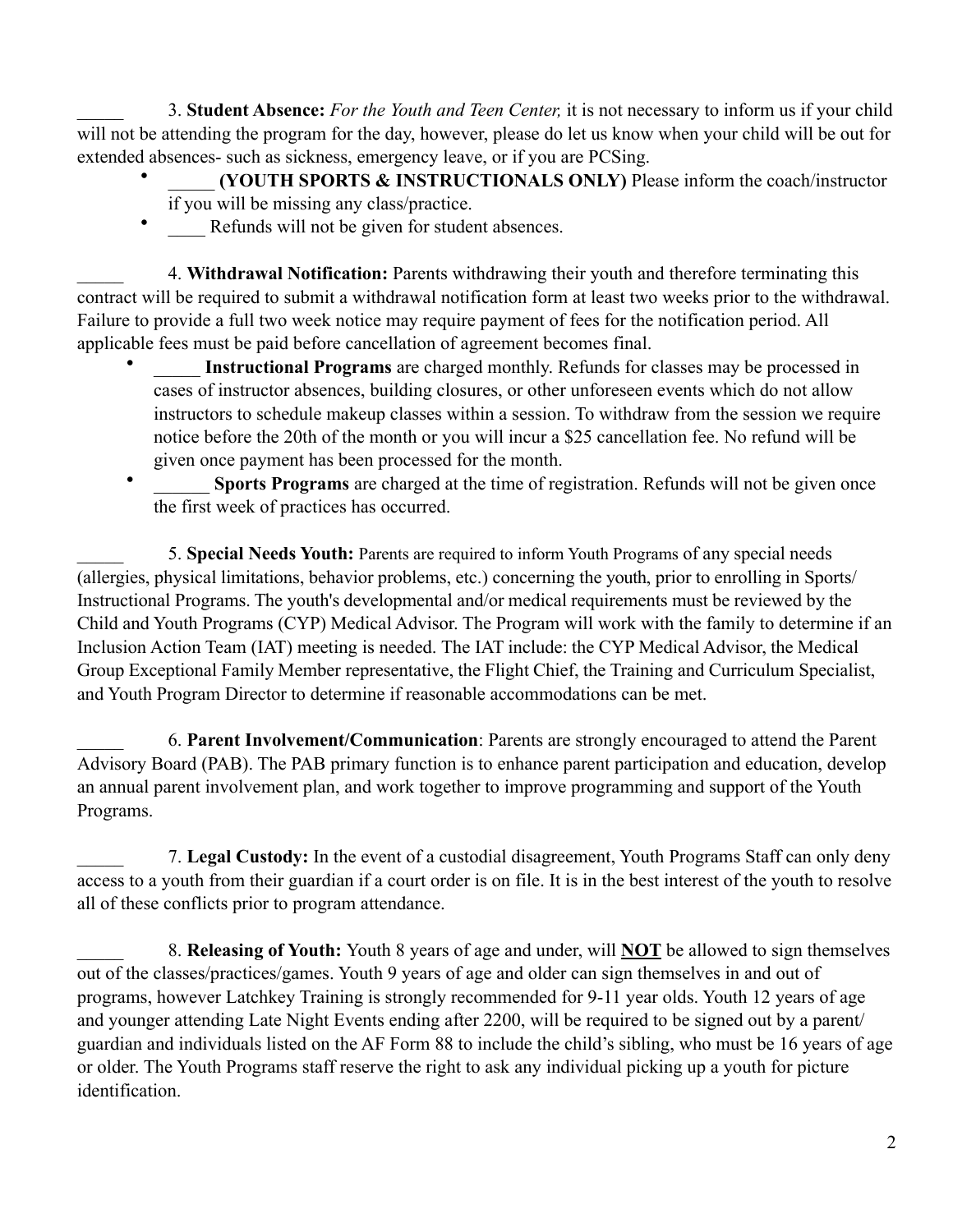\_\_\_\_\_ 9. **Fees:** For membership in the Youth and Teen Center all fees are due by 1700 on the first of every month.

- Sports fees are per season and are due at time of registration for the desired season.
- Discounts for both sports and instructional programs will be given to youth who are actively enrolled in the Youth Center or Teen Center programs.

\_\_\_\_\_ 10. **Auto-Pay:** You have the option to enroll in Auto Pay but a credit card must be kept on file for every family. If enrolled in Auto Pay, Chase Payment Orbital online system will automatically charge your credit card per your selected payment schedule. If your payment declines, you will be required to make your payment in person by 1700 the day payment is due. Fees not paid by 1700 on your payment schedule date will be charged an additional \$5 per day per family late fee. Please note: If your account is in arrears on the third business day of your payment schedule, your first sergeant or commander may be contacted.

 \_\_\_\_\_ 11. **(SPORTS & INSTRUCTIONALS ONLY) If NOT enrolled in Auto Pay**, payments will be made at the front desk, on your selected payment schedule. Fees not paid by 1700 on your payment schedule date will be charged to the credit card on file. If your payment declines, and you do not make your payment on the scheduled date your account will be charged an additional \$5 per day per family late fee. Please Note: If your account is in arrears on the third business day of your payment schedule, your first sergeant or commander will be contacted.

\_\_\_\_\_ 12. **Personal Belongings:** Youth Programs is not responsible for any damaged or lost items. There are lost and found areas at all locations for sports and instructional. Please ask your coach or instructor if you are missing an item. Items will be held for a reasonable length of time, monthly unclaimed items are donated to the Misawa Thrift Store. Labeled items are much easier to return.

\_\_\_\_\_ 13. **Broken/Damaged Equipment:** I agree to pay for any damages to the Lunney Youth Center equipment caused by my child's negligence, misuse, abuse or carelessness. The responsible party will be responsible for the reasonable cost of repairing or replacing damaged or stolen equipment.

\_\_\_\_\_ 13. **Immunizations**: Are required by Air Force Policy AFI 34-144 and AFI 48-110. Each youth in care needs to have current immunizations as recommended by the America Academy of Pediatrics for children of their age, to include the annual flu shot. Please see Desk Staff for Waiver information if your youth has medical/religious reasons that prevents them from being immunized or receiving the flu shot. Immunization waiver must be submitted and approved prior to participating.

\_\_\_\_\_ 14. **Illness**: Youth Programs will not accept into care a youth who is/are exhibiting signs of illness, to include but not limited to: diarrhea that is causing "accidents," vomiting twice, elevated temperature 101 axillary degrees or higher accompanied by behavior changes, severe pain, or if the child does not feel well enough to participate in activities, or other symptoms the duty supervisor feels may require medical attention (as defined by The American Academy of Pediatrics Managing Infectious Diseases in Child Care and Schools, 4th edition).

\_\_\_\_\_ 15. **Allergies:** Youth with allergies and/or emergency medication must have additional paperwork filled out **PRIOR** to participating in the program. Please see the front desk for additional information and paperwork.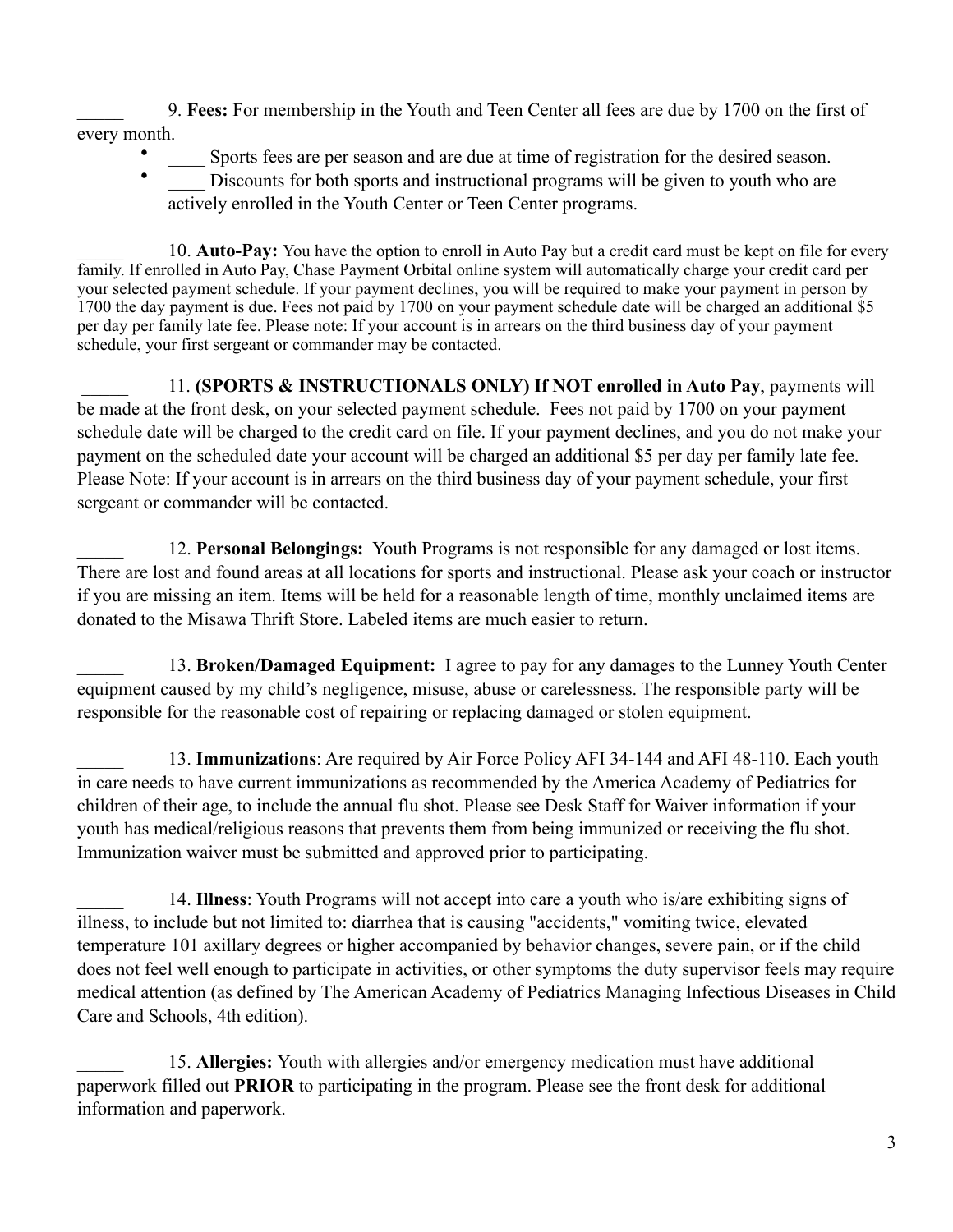\_\_\_\_\_ **(YOUTH CENTER/TEEN CENTER ONLY)** I agree/disagree to allow Youth Programs to post my youth's photo on the center's allergy list. The allergy list is posted at the front desk and in the kitchen (Please circle and initial)

\_\_\_\_\_ 16. **Medication:** Medications are not administered during open recreation in Youth Programs. Emergency medication may be given during open recreation. Youth may self-carry their emergency medications. Parents must have turned in written permission, if youth 9 years and older may self-administer. A trained YP staff will be present. AF Form 1055 will be documented and parents notified and will initial AF 1055.

\_\_\_\_ I **DO** give permission for my youth (ages 9+) to administer prescription medication to themselves while following the above protocols.

PRINT NAME PARENT SIGNATURE DATE

I **DO NOT** give permission for my youth (ages 9+) to administer prescription medication to themselves.

 $\mathcal{L}_\text{max} = \frac{1}{2} \sum_{i=1}^n \mathcal{L}_\text{max}(\mathbf{z}_i - \mathbf{z}_i)$ 

 $\mathcal{L}_\text{max} = \frac{1}{2} \sum_{i=1}^n \mathcal{L}_\text{max}(\mathbf{z}_i - \mathbf{z}_i)$ 

PRINT NAME PARENT SIGNATURE DATE

\_\_\_\_**NOT APPLICABLE** My youth is under the age of 9.

\_\_\_\_\_ 17. **Disciplinary Problems:** will be dealt with on an individual basis. If excess inappropriate behavior or disciplinary problems occur, the sponsor may be called to pick up the child from the program, in which case the child must be picked up within 30 minutes of notification. Refunds will not be given.

\_\_\_\_\_ 18. **Mandated Reporting:** Youth Programs personnel are mandated reporters of any suspicion of abuse or neglect. Suspected child abuse will be reported to our installation's Family Advocacy Program at 226-2123. Parents are asked to refrain from approaching Youth Programs staff concerning any reported abuse or neglect incident

\_\_\_\_\_ 19. **Harmful Substances:** IAW AFI 34-144, 6.12.1. Smoking, consuming alcohol, using tobacco products (including e-cigarettes) and/or using illegal/illicit drugs (including marijuana) are strictly prohibited in the sight or presence of children/youth participating in any CYP program or sponsored activity. This includes CYP activity areas and FCC homes.

\_\_\_\_\_ 20. **Accident/ Behavior Reports:** When a youth is injured/hurt in the program, an AF Form 1187 *Youth Flight Accident Report* will be filled out informing parents of the injury. Once the AF Form 1187 is filled out, parents will be notified by the front desk clerks, or managers in the program and ask to sign upon pick-up. If parents desire a copy of the report a FOIA request will have to be made at the FOIA office by parents. The process is the same for requesting a general FOIA request: Request via email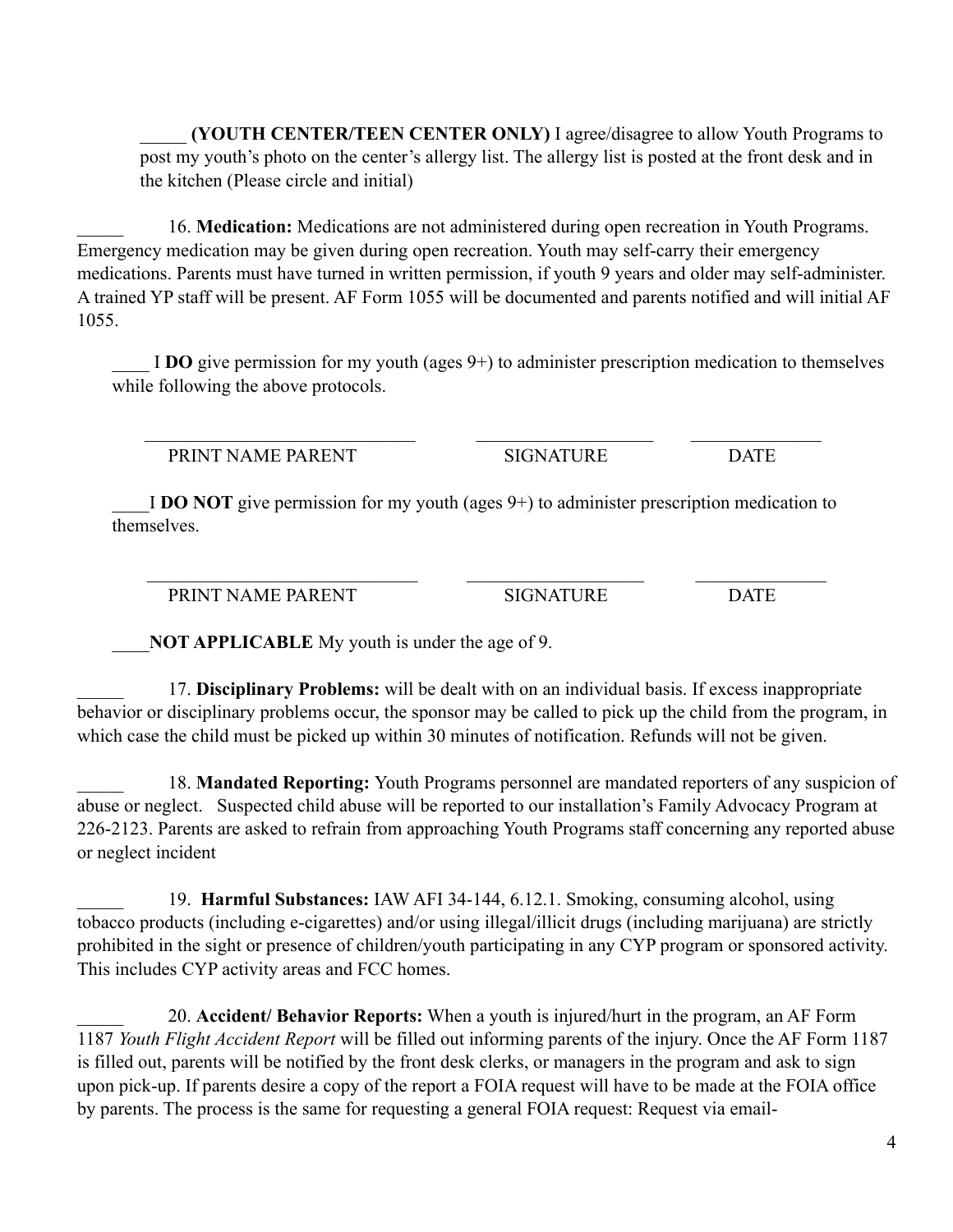[USAF.pentagon.saf-aa.mbx.haf-foia-workflow@mail.mil](mailto:USAF.pentagon.saf-aa.mbx.haf-foia-workflow@mail.mil). The following information can be found on the FOIA.GOV webpage at the following link: <https://www.foia.gov/report-makerequest.html>

If your youth is injured in the program, and you later decide to take your youth to the UCC, please inform the front desk as soon as possible, as there is additional paperwork the program is responsible for filling out.

## *Special Permissions*

*Please circle and initial your response.*

\_\_\_\_\_\_\_\_ 21. I agree/disagree to allow photos of my child/youth to be taken and displayed at Youth Programs.

22. I agree/disagree to allow photos of my child/youth to be used on the Youth Programs Facebook Pages and in publications for the Youth Programs (i.e. Newsletter, Leisure Times, etc).

 23. I agree/disagree to allow for photos and videos of my child/youth to be used for Public Affairs to include social media sites and AFN commercial/news spots.

 \_24. I agree/disagree that my youth **will not** utilize the computers/internet without first going through the NetSmartz or Net Nanny, technology, and gaming course provided by the Youth Programs.

 25. Misawa Youth Programs offers a shuttle from the Lunney Youth Center and Misawa Teen Center to the North Base Shoppette. This is a benefit for members only, and is offered consistently, but is not guaranteed. For example, special events, filed trips, etc., may be affect the availability of the shuttle. Whenever possible, advance notice of a shuttle cancellations will be given verbally to youth and teens.

I **DO** give authorization for my youth to utilize this shuttle.

I **DO NOT** give authorization for my youth to utilize this shuttle.

 26. (Youth Center Members ONLY) I agree/disagree to allow my youth to watch PG rated movies without advance notice: for example – Lilo & Stitch 2; Wall-E; Frozen; Zootopia; etc.

 27. (Teen Center Members ONLY) I agree/disagree to allow my youth to play M Video Games without advance notice: for example – Call of Duty; Halo; Battlefield; etc. (These video games may contain intense violence, blood, gore, and/or strong language.

**I have read and fully understood the terms outlined in this agreement and Misawa Youth Programs Guidelines. I agree to abide by all conditions and restrictions, and understand that any exceptions will be made on a case by case basis. If I do not meet the financial obligations as defined above, I authorize the Misawa Youth Programs to process a Military Pay Order (MPO) against me for the fees owed. I further acknowledge that failure to comply with the terms of this agreement may result in termination of my youth's participation.**

Sponsor's Signature Date